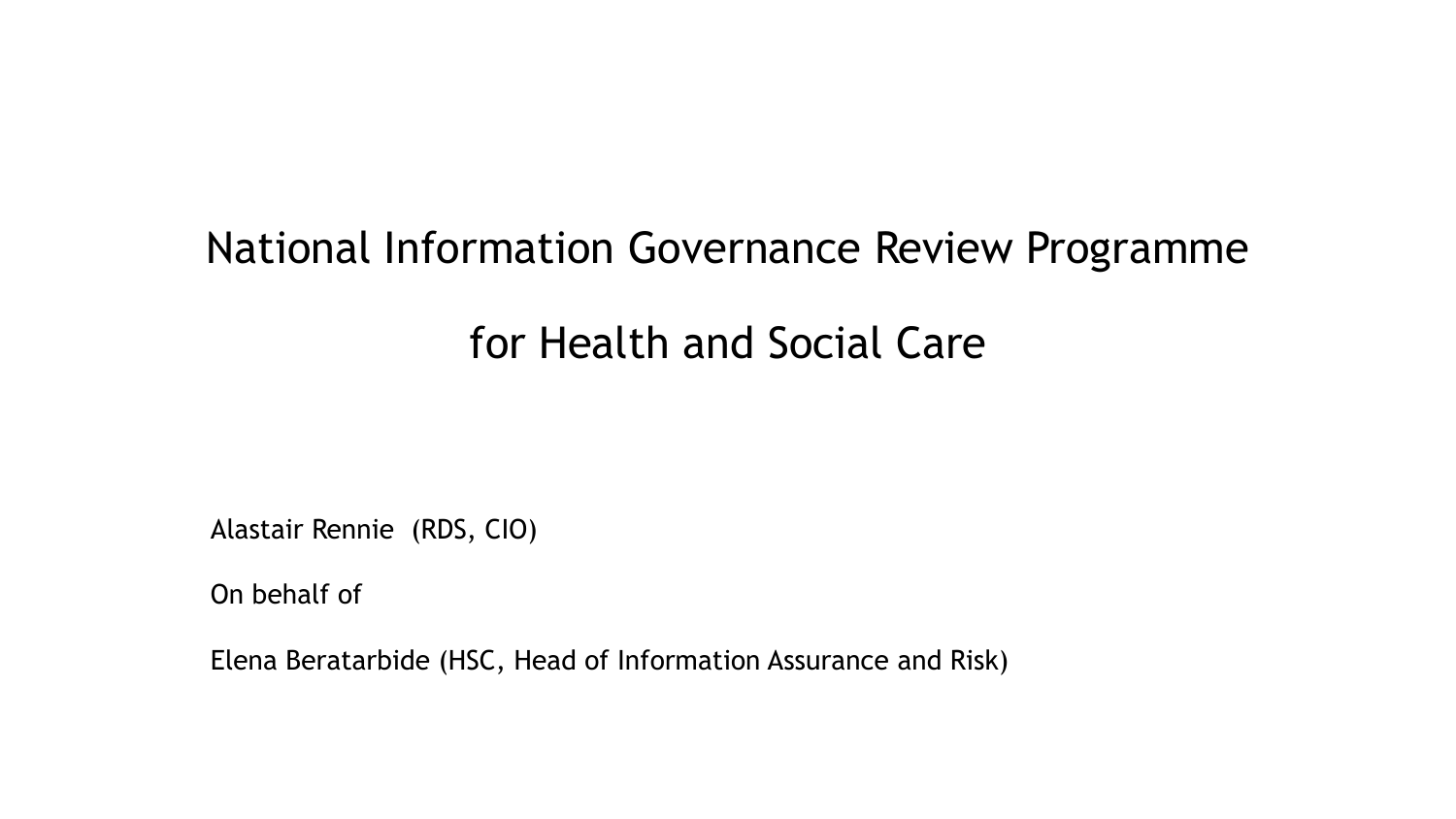## National IG Review key recommendations

### **Information Governance Review: Executive Summary**

Review of the Information Governance Landscape across Health and Social Care in Scotland

### [https://www.gov.scot/isbn/](https://www.gov.scot/isbn/9781802012538) 9781802012538

### **Vision**

Streamlined Information Governance (IG) in Scotland, to enable the realisation of benefits from digital and data-driven health and care innovation. A holistic IG approach to enable end-to-end information across public sector

| <b>Main recommendations</b>                                                    |                                                         |                                                       |
|--------------------------------------------------------------------------------|---------------------------------------------------------|-------------------------------------------------------|
| <b>Lead &amp; Steer</b>                                                        | <b>Innovate</b><br><b>Co-Produce</b><br><b>Scale-Up</b> | <b>Demonstrate</b><br>success and<br><b>Assurance</b> |
| <b>Set the National</b><br><b>IG Direction for</b><br><b>Health &amp; Care</b> | 5<br><b>IG People</b>                                   | 9<br>IG Maturity baseline                             |
| Engage effectively to<br>co-produce solutions.                                 | 6<br><b>IG Processes</b><br>and structures              | 10<br>Plan for IG improvement                         |
| 3<br>Readiness. Prepare.                                                       | <b>IG Tools</b>                                         | 11<br>Monitor IG progress<br>and assurance.           |
| Inspire. Motivate.                                                             | 8<br><b>IG Products</b><br>(data and digital assets)    | 12<br>Scale IG up.                                    |

Figure 7. Summary of the IG Review's key recommendations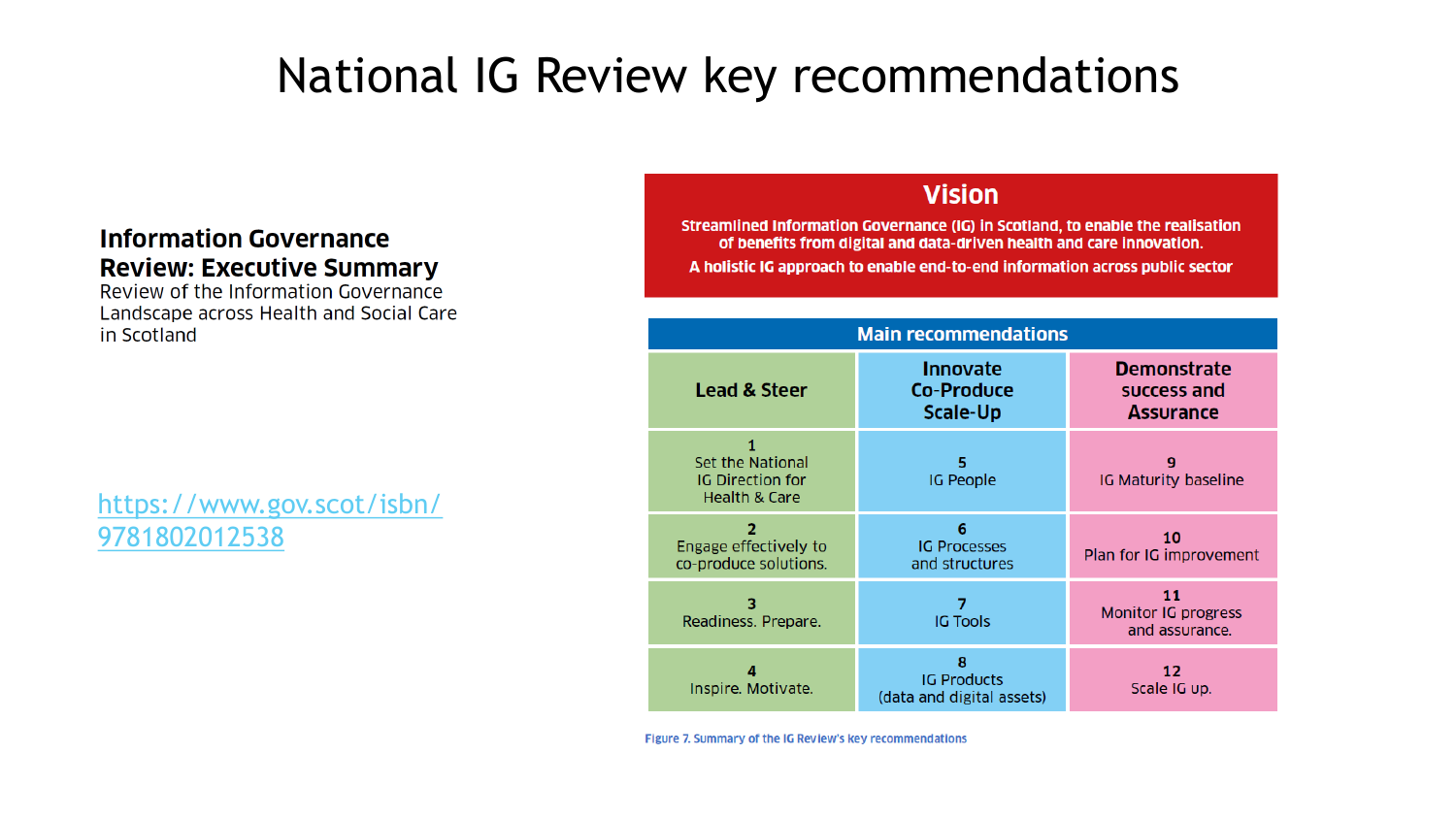### **Vision**

Streamlined IG in Scotland, more coherent and less fragmented, to enable the data-driven innovation in the health & care sector. A holistic IG approach enabling end-to-end data and digital technologies across H&C.

## National IG Programme for Health & Care Goals & Vision

A more balanced federated IG model

Mature IG across the H&C ecosystem

Empowered People for their role in data and digital

The right tools for the IG task

Enhanced transparency

Goals

Transformative participatory Public Engagement

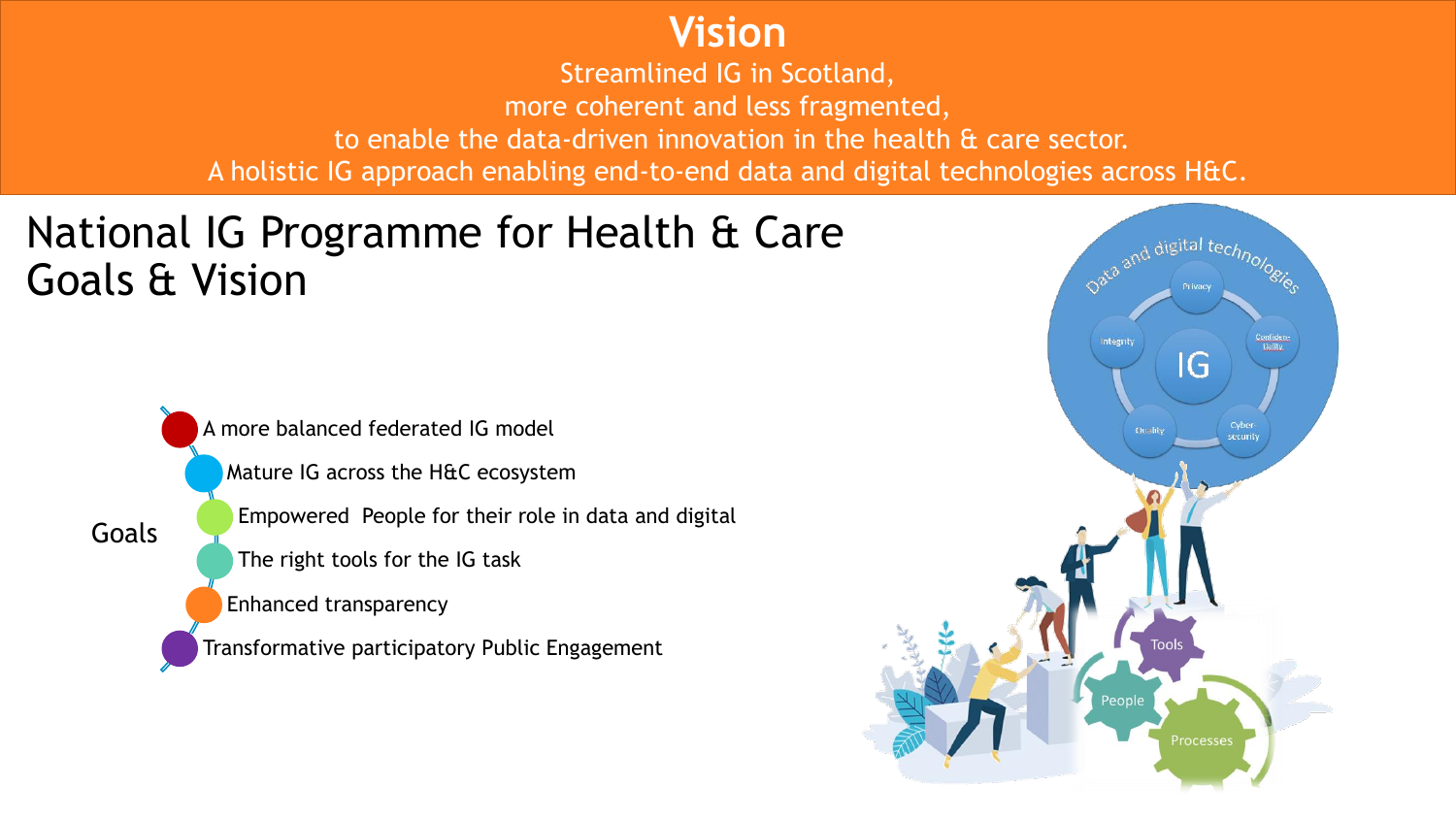## It is all about decision-making and management of data and information technologies.

- **IG enables the fair, transparent and secure use of data and digital systems** which are essential to the delivery of services and transformation across the DH&C sector.
- **Culture and behaviour** are barriers to change that we can overcome
- Many partners (including new ones e.g. NCS) are part of this holistic IG approach
- We must empower people to manage information, privacy and security risks or opportunities by providing the right tools and training for the job
- We must find a more coherent and less fragmented IG landscape

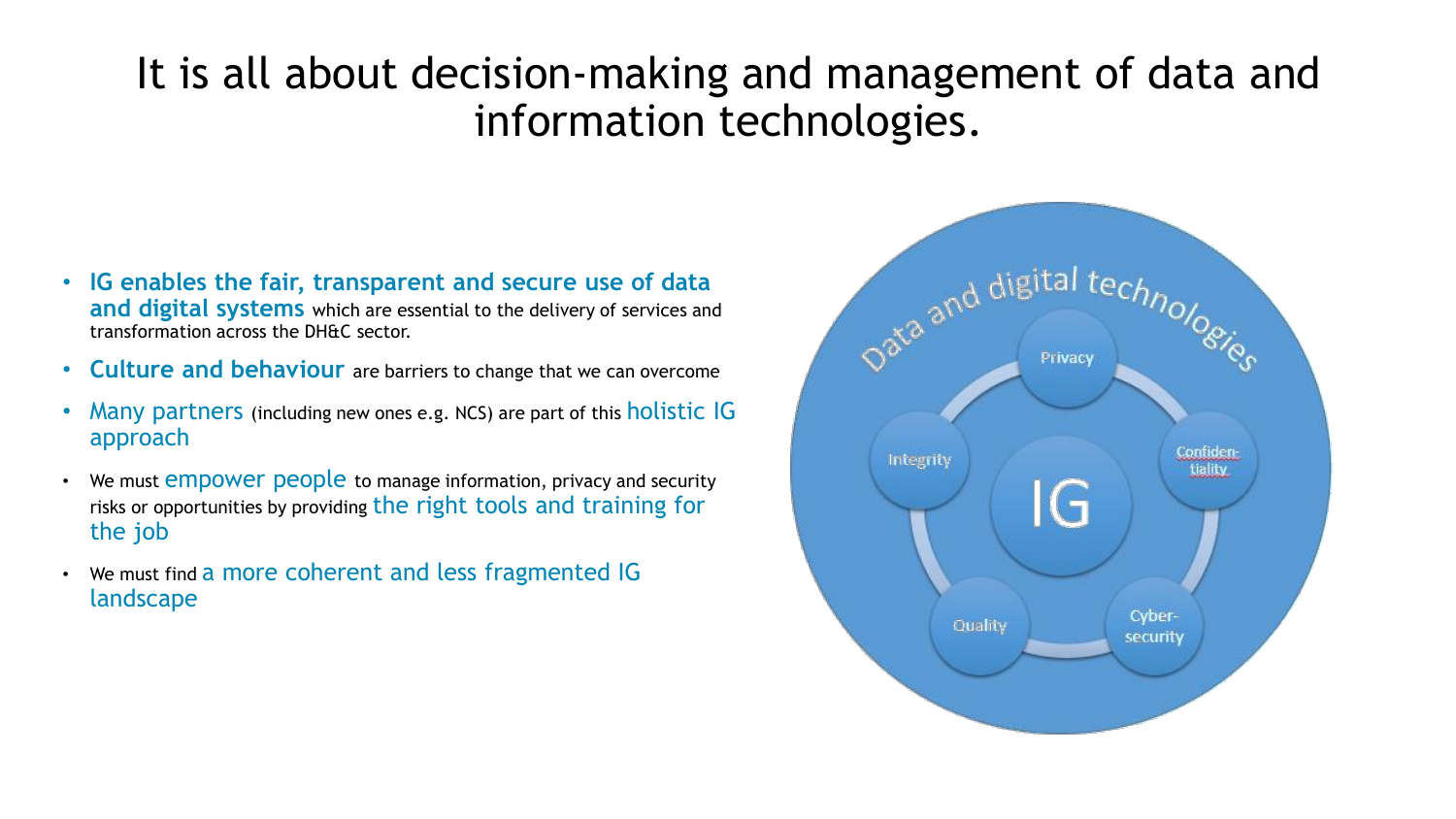### Next Steps: National IG Programme for Health and Care

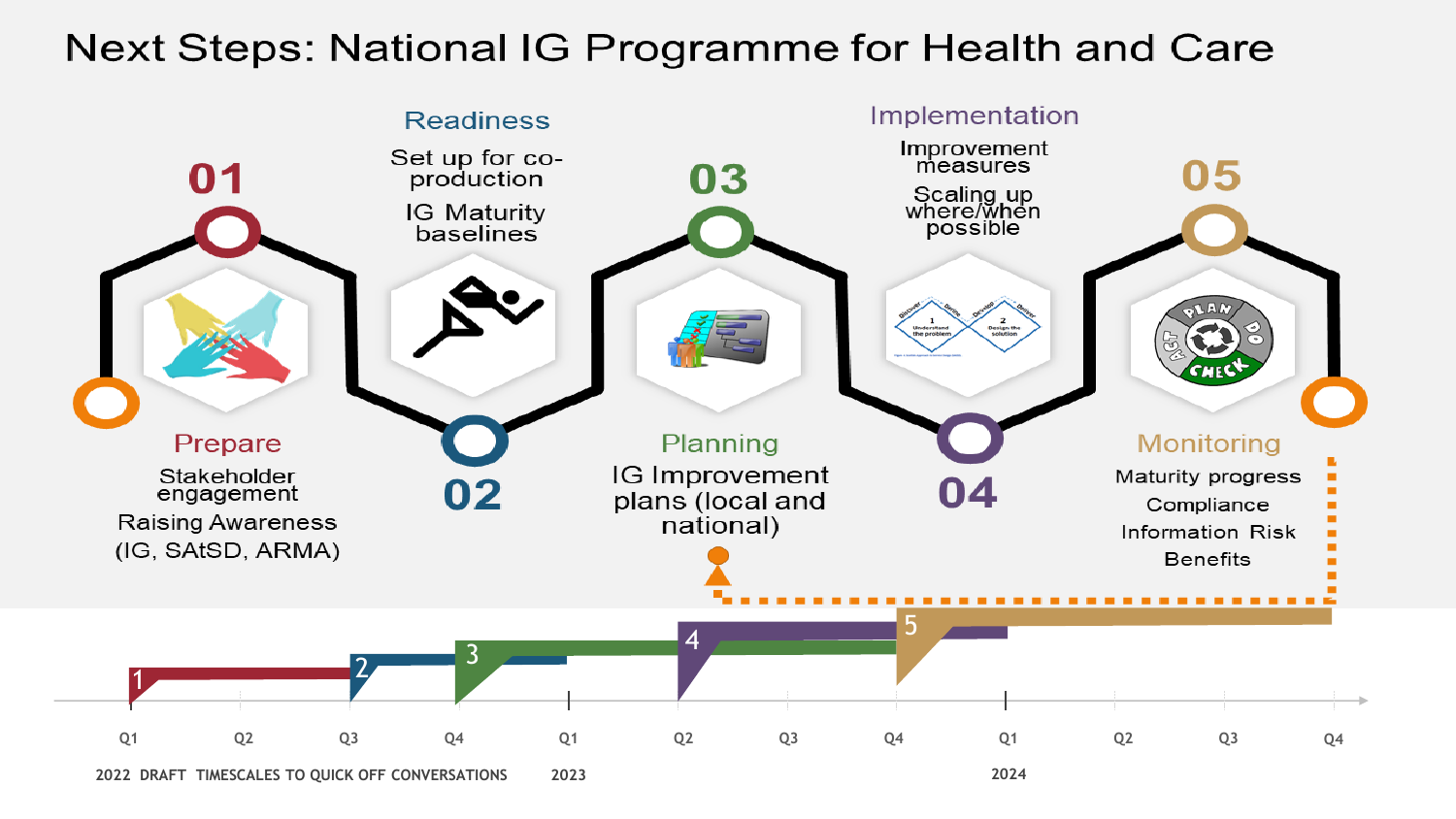## DISCLAIMER

- The following slides are only to illustrate the ideas we are exploring to deliver some key pieces of work, however this is very much still under consideration (starting to), therefore this is not a firm proposal, particular with regards to timescales.
- We will be approaching various groups of interests across the stakeholders to tease out the delivery of this key work streams.
- We envisage the National IG Programme to be a permanent instrument to deliver IG across relevant data and digital strategies (as they evolve), not just the 2 years depicted in these slides.
- Any feedback, thoughts or ideas on these areas is welcome (e.g. Are we being too ambitious or too slow for what's required? Priority areas? Ideas for co-production?)
- We aim to use our experience with COVID-19 as well as key projects (e.g. Digital Front Door) to deliver and progress on each of these key areas.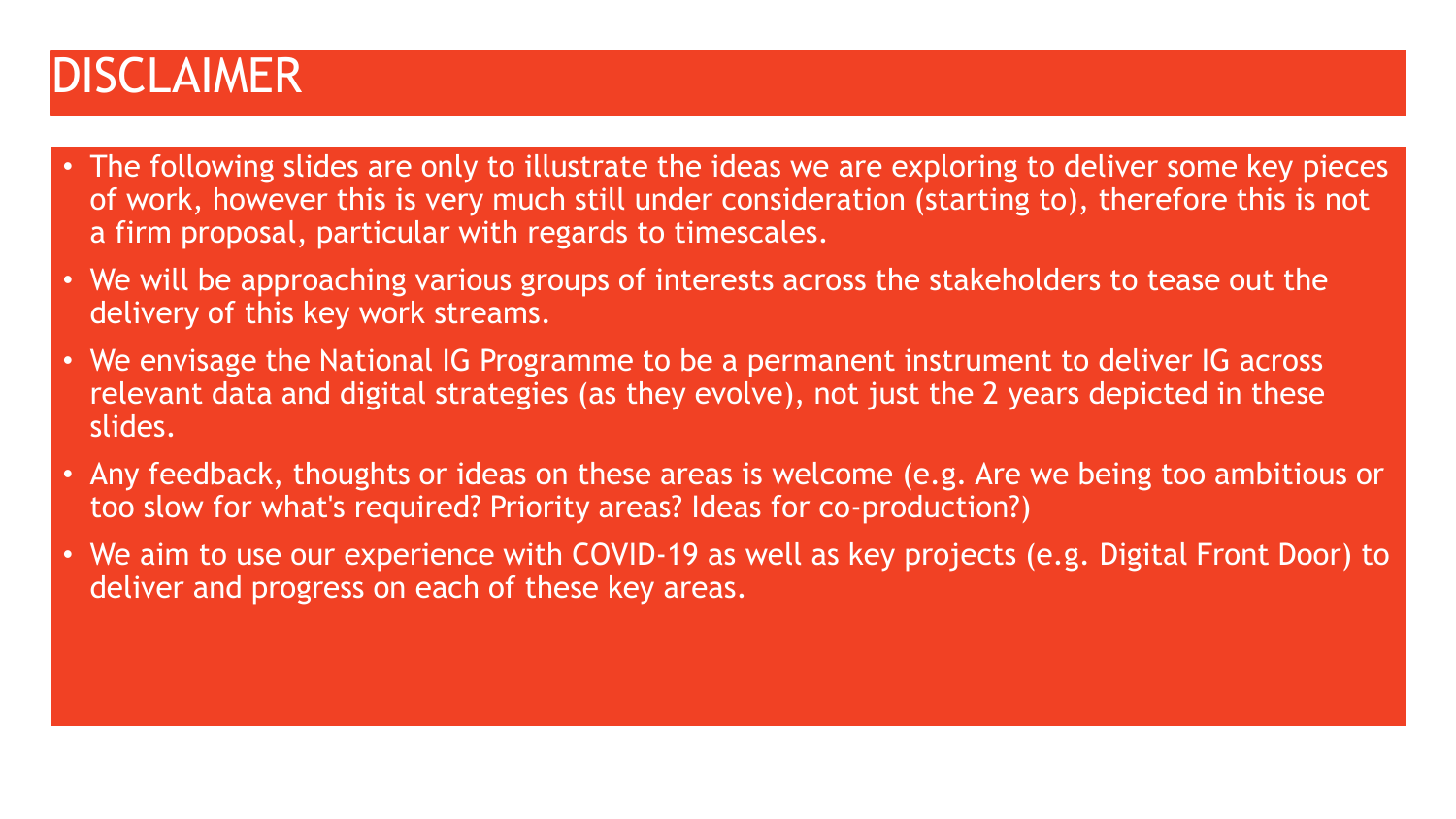## Goal: A more balanced, federated National IG model

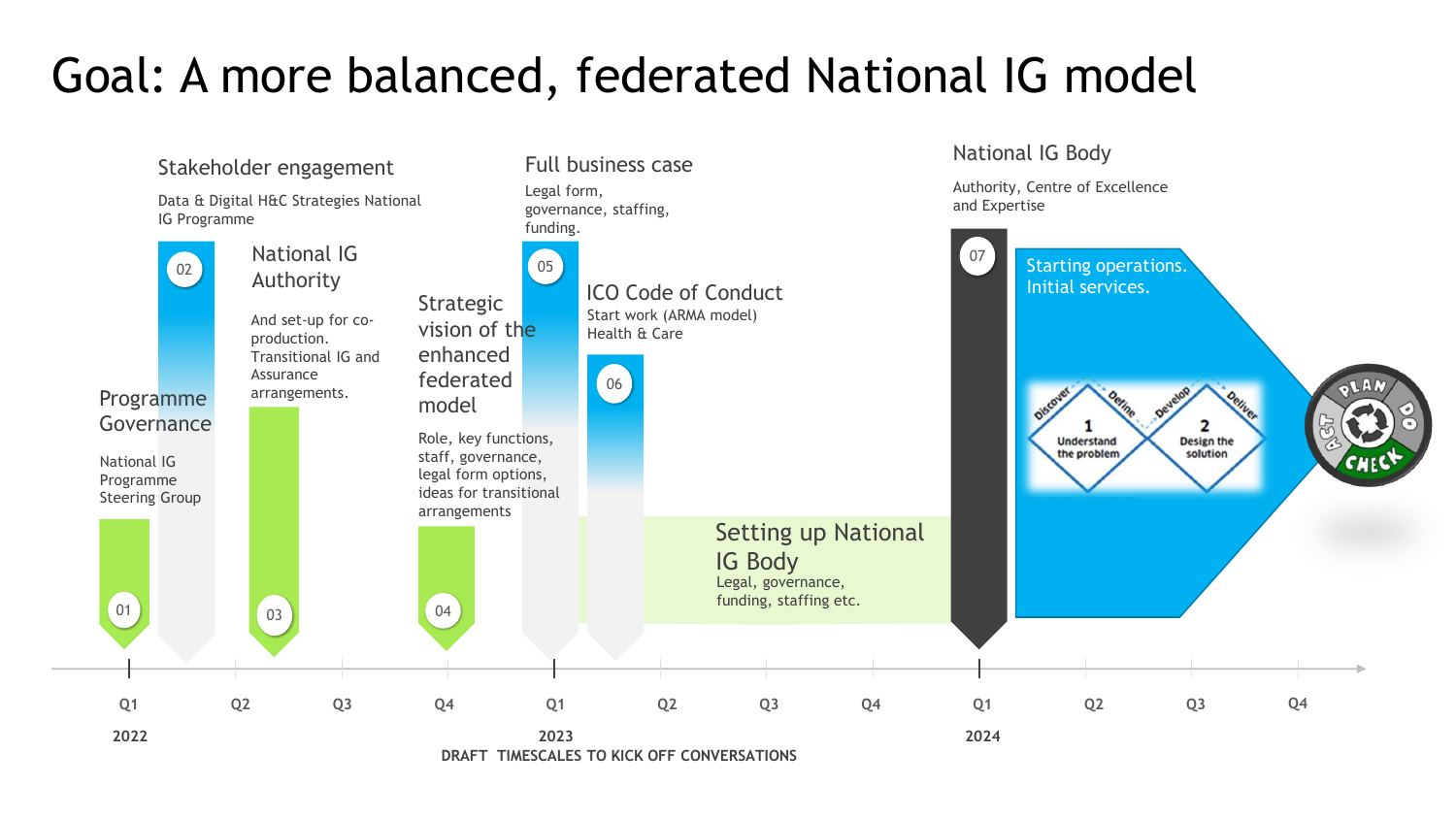## Goal: A more mature IG across the health and care ecosystem

### Stakeholder engagement

Awareness: ARMA IG Implementation Model, SAtSD In parallel to National IG Programme initial engagement



Monitoring progress

IG Maturity progress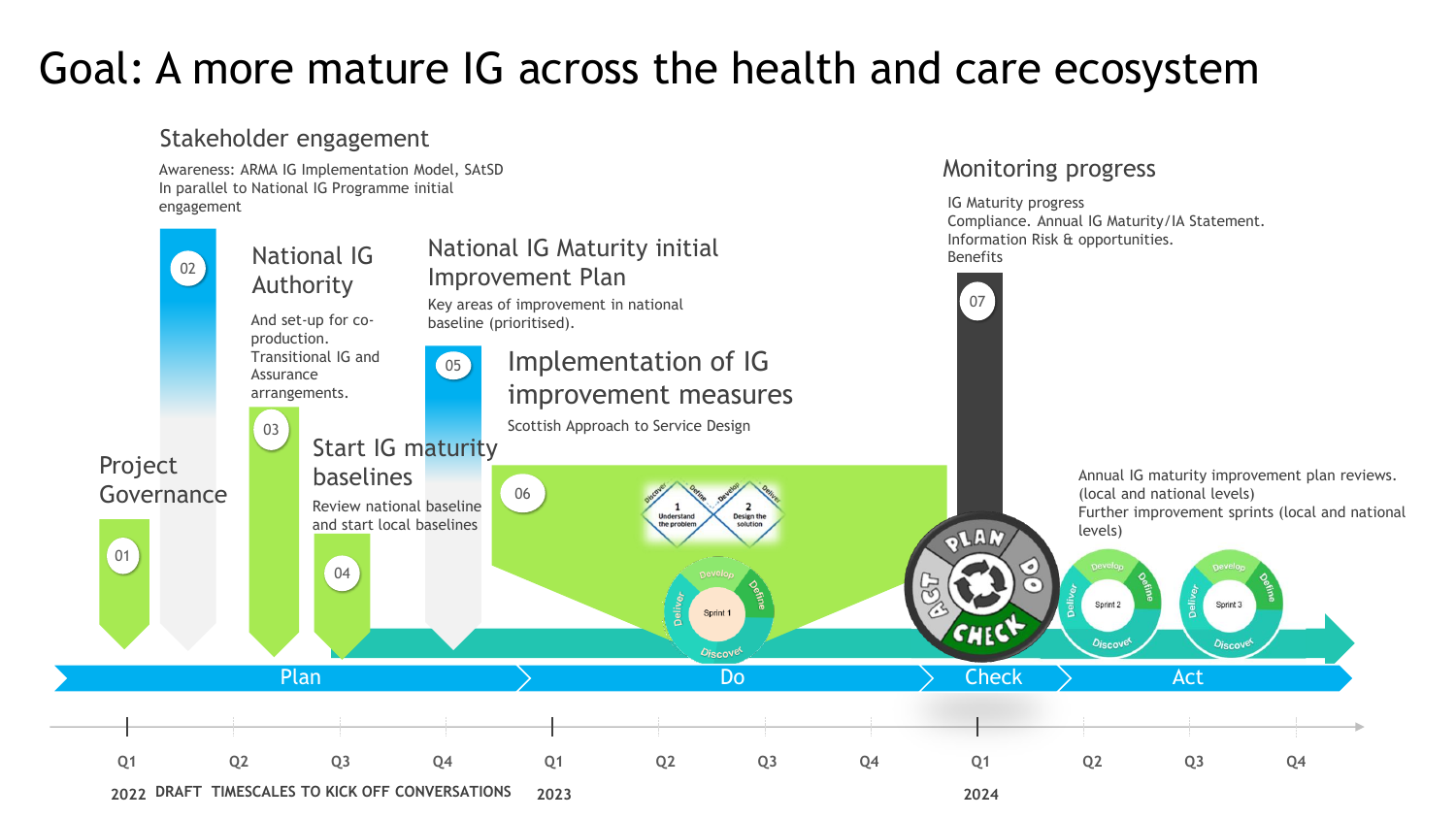## Goal: Empowered People for their role in data and digital

#### Discover

Stakeholder engagement. Forecasting talent and capabilities. Requirements (Roles & Responsibilities IG/IA/IS/DS)



Monitoring progress

IG Maturity progress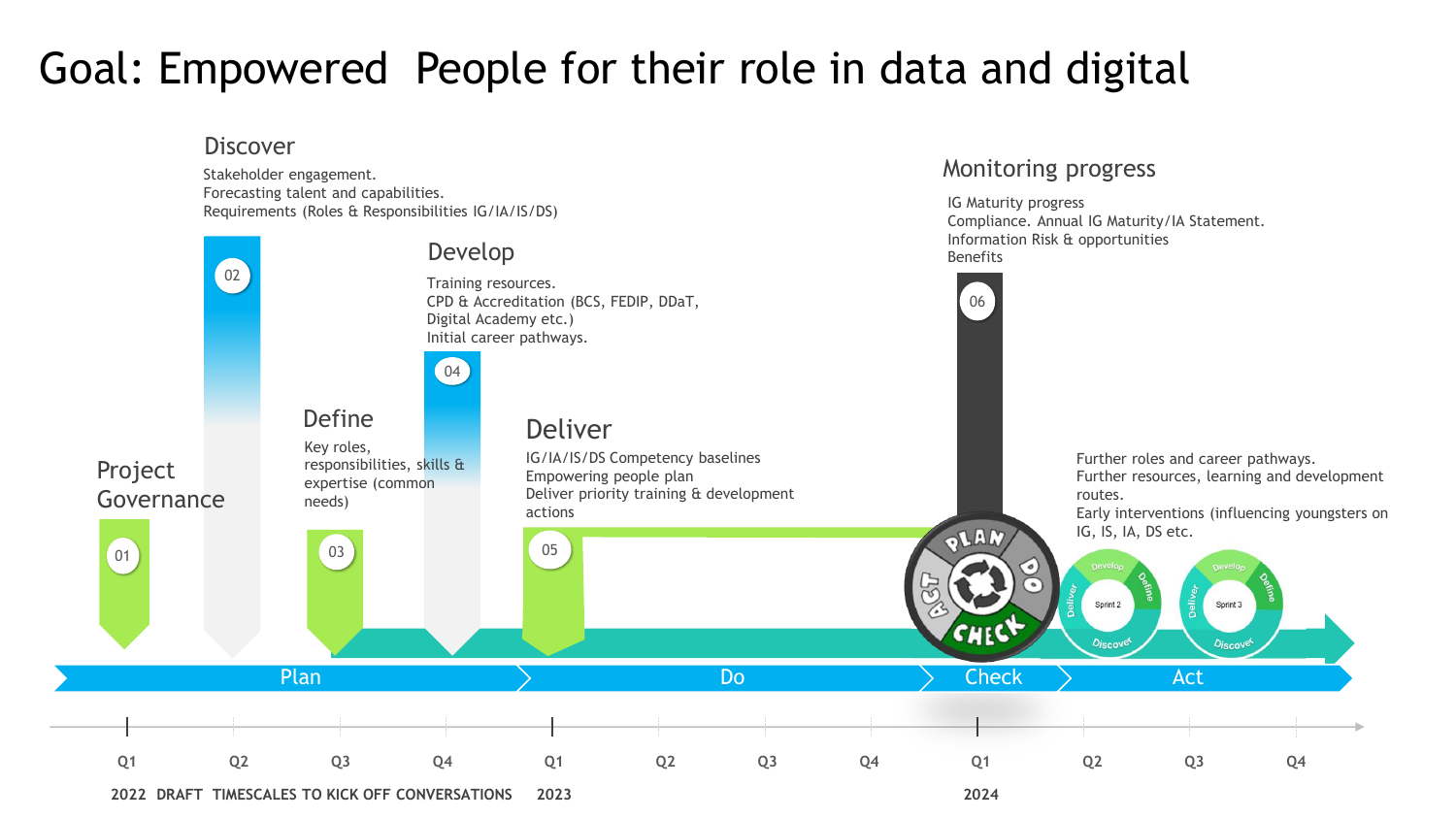## Goal: Enable IG - The right tools for each IG task

#### Discover





Monitoring progress

Adoption.